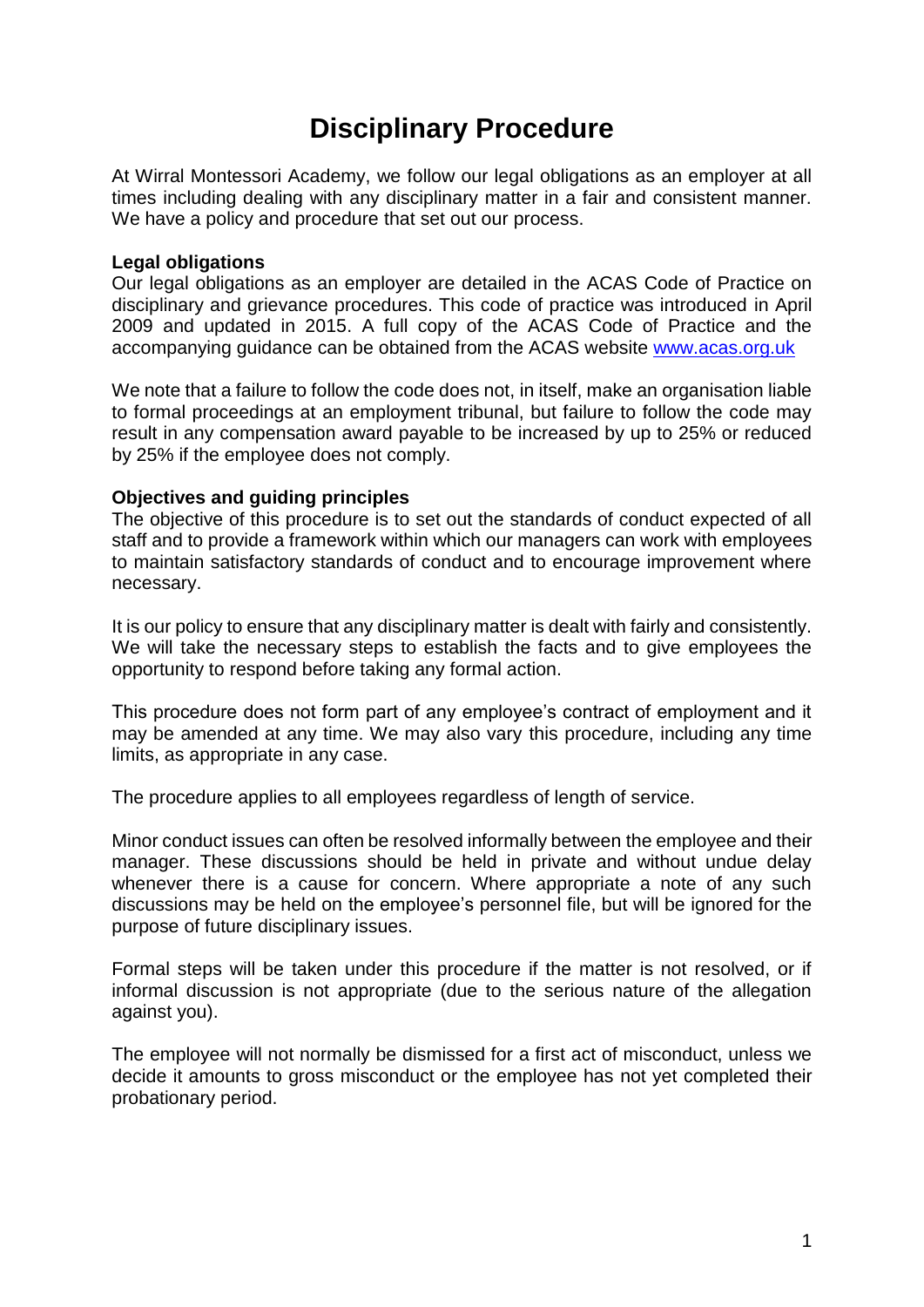## **The procedure**

Our aim is to deal with disciplinary matters sensitively and fairly. All employees must treat all information in connection with the disciplinary procedure and its investigation as confidential.

Where there has been a serious allegation of misconduct or gross misconduct and/or there are serious concerns regarding the employee's capability, we aim to establish the facts quickly and no disciplinary action will be taken until the matter has been fully investigated. The employee will be informed if a formal complaint is made against them, and if necessary they may be suspended on full pay pending the outcome of the investigation and disciplinary procedure.

## **Stage 1: Investigation**

- We will investigate any allegations/concerns quickly and thoroughly to establish whether a disciplinary hearing should be held
- The purpose of the investigation is to establish a balanced view of the facts relating to the allegations against the employee. The amount of investigation will depend on the nature of the allegations and will vary from case to case. It may involve interviewing and taking statements from the employee and any witnesses, and/or reviewing relevant documents
- Investigation interviews are solely for the purpose of fact finding and no decision on the disciplinary procedure will be taken until after the disciplinary hearing
- The employee is not normally allowed to bring a companion to an investigatory interview. However, we may allow them to bring a work colleague or trade union representative in exceptional circumstances and if the employee wishes to be accompanied they should contact the academy manager to discuss the reasons for their request
- If the investigations lead us to reasonably believe there are grounds for disciplinary action, we will write to the employee outlining the allegations against them, the basis of the allegations and the potential consequences. The employee will be invited to a disciplinary hearing to discuss the matter. They will be sent any copies of evidence which may be referred to in the hearing (e.g. witness statements, or a summary of the statements if the witness's identity is to remain confidential, and minutes of meetings).

#### **Suspension**

- If we believe that you may be quilty of misconduct, which we consider (at our absolute discretion) to be serious misconduct, where relationships have broken down, or where we have any grounds to consider that our property or responsibilities to other parties are at risk, or where we consider in our absolute discretion that your continued presence at the Company's premises would hinder an investigation, we will be entitled to suspend you on full pay
- Any such suspension will normally last only as long as required to enable an investigation into the circumstances giving rise to such belief of serious misconduct to be carried out and any disciplinary hearing to be convened
- Any such period of suspension is not a punishment, nor considered as disciplinary action against you, nor does it imply that any decision has been taken about your case.

# **Stage 2: Invite to disciplinary hearing**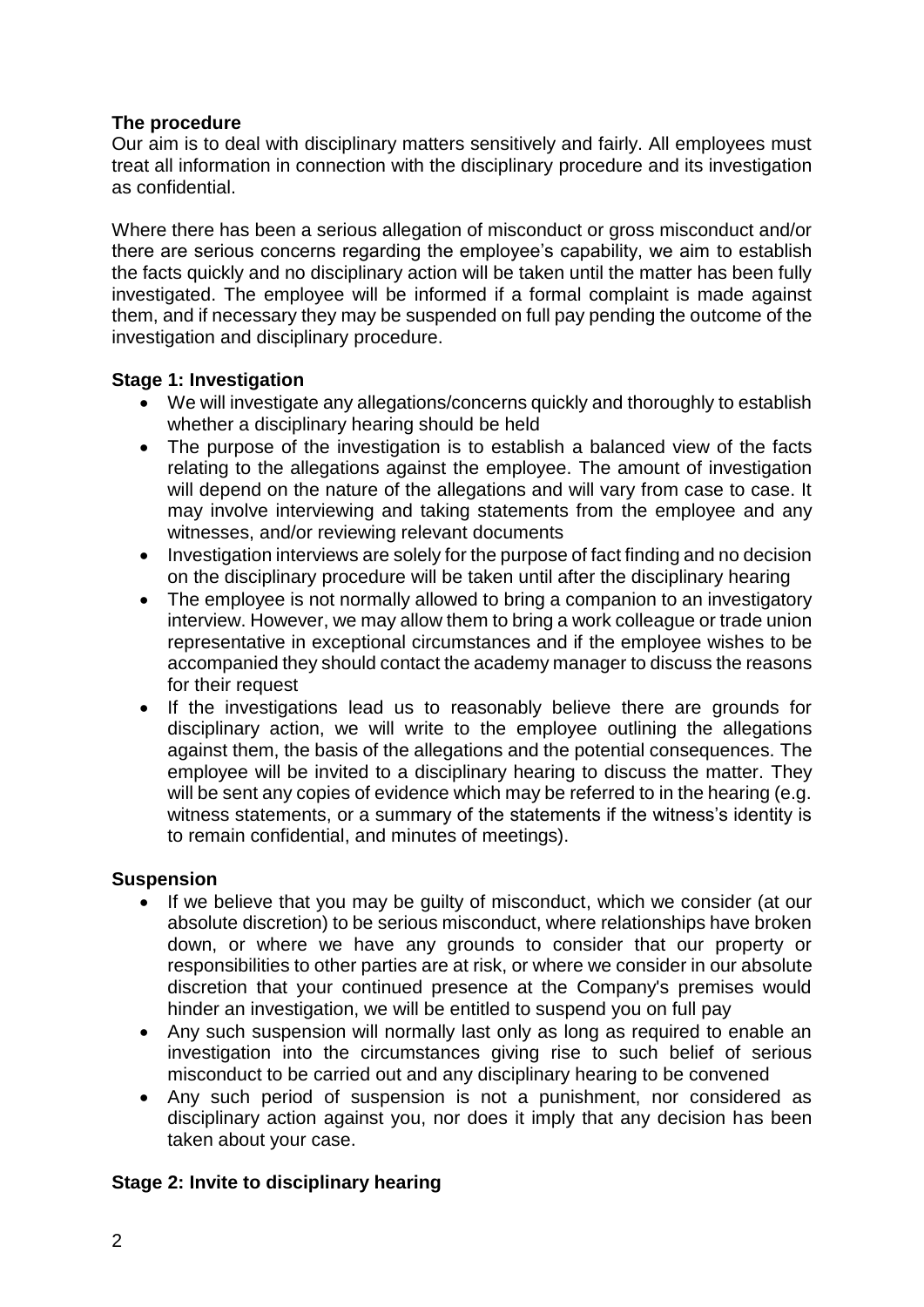- We will hold the disciplinary meeting to discuss the allegations. The employee will have the right to bring a companion to the meeting and a companion may be a work colleague or trade union representative. The employee must inform us prior to the meeting who their chosen companion is. If their companion is unreasonable, for example, there may be a conflict of interest, we may require the employee to choose someone else
- If the employee or their companion is unable to attend the meeting the employee should inform us immediately and we will arrange an alternative time and date. The employee must make every effort to attend the meeting and failure to do so without good cause may be treated as misconduct in itself.

# **Disciplinary hearing**

- During the meeting we will go through the allegations against the employee and the evidence that has been collated. The employee will be able to state their case and call relevant witnesses (provided the employee gives advance notice and we agree to their attendance) to support the case
- We may adjourn the disciplinary meeting if we need to carry out further investigations and the employee will be given reasonable opportunity to consider new information
- The employee will be notified of the decision in writing, usually within 7 working days of the hearing
- If the employee persistently fails to reply to invitations, or persistently fails to attend the arranged hearing without good cause, it may be carried out in their absence and they will be notified of the decision in writing. The employee will retain the right to appeal.

# **Appeal**

- The employee will be given the opportunity to appeal the decision. If they wish to appeal, the employee should state their full grounds in writing and the letter should be sent to the academy manager within five working days from the date the decision was communicated to them
- The appeal meeting will be conducted impartially by the owner/manager, where possible, who has not previously been involved in the case
- The employee will be able to bring a companion to the meeting and the companion may be a work colleague or trade union representative (as stated above)
- We may adjourn the appeal hearing if further investigations need to be carried out and the employee will be given reasonable opportunity to consider any new information before the hearing is reconvened
- We will inform the employee in writing of our final decision as soon as possible, usually within 5 working days of the appeal hearing.

There is no legal right to appeal beyond this stage.

# **Disciplinary penalties**

In the first instance, where less serious offences are concerned, we are most likely to give the employee a verbal warning. This warning will be recorded and a copy maintained in the employee's personnel file with a time scale for improvement or to not re-offend.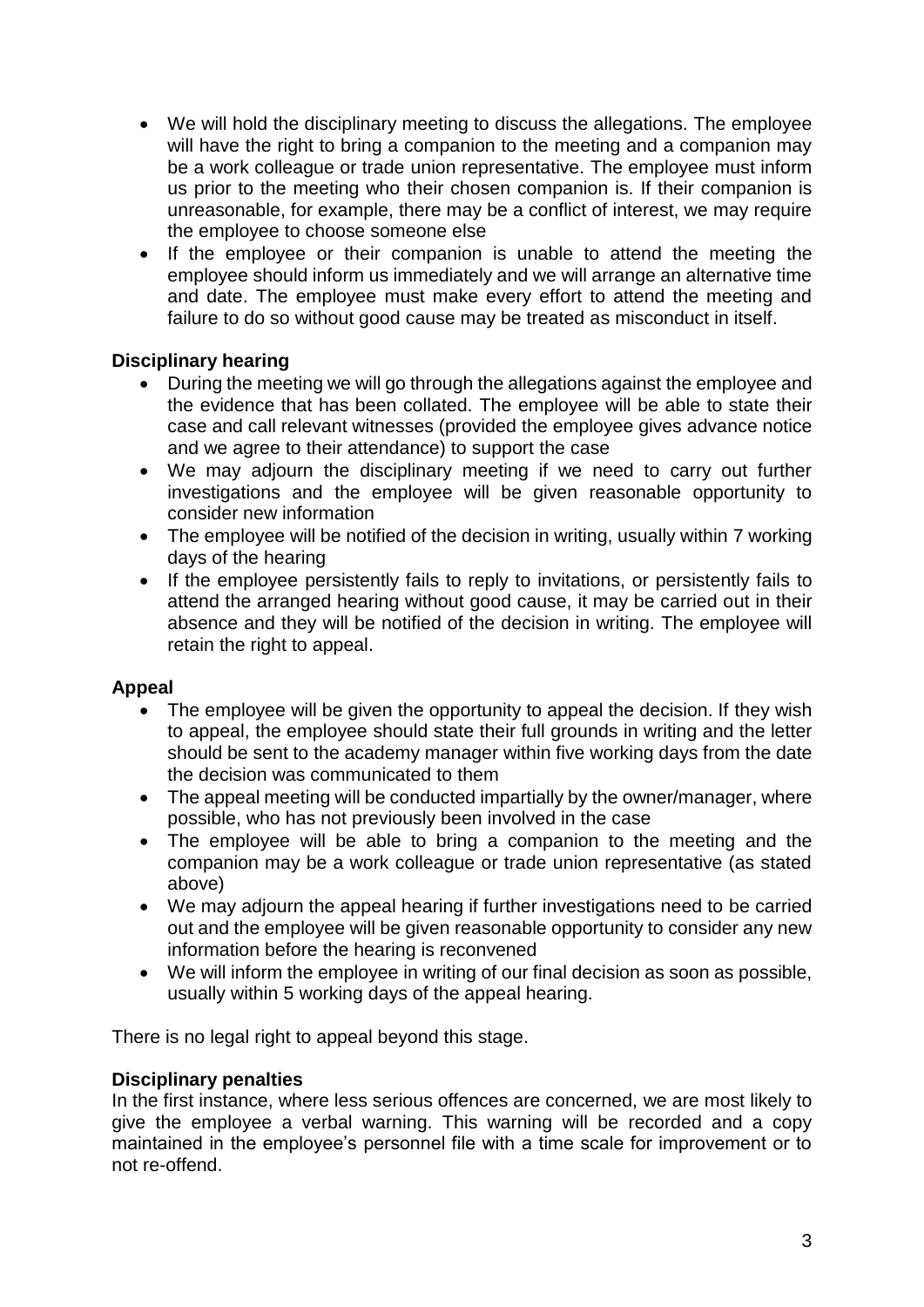The usual penalties for misconduct are set out below. No penalty should be imposed without a hearing. We aim to treat all employees fairly and consistently, and a penalty imposed on another employee for similar misconduct will usually be taken into account but should not be treated as a precedent. Each case will be assessed on its own merits.

The employee will not normally be dismissed for a first act of misconduct, unless we decide it amounts to gross misconduct or the employee has not yet completed their probationary period.

#### **First written warning**

A first written warning may be authorised by the academy's manager. It will usually be appropriate for a first act of misconduct where there are no other active written warnings on the employee disciplinary record.

#### **Final written warning**

A final written warning may be authorised by the manager. It will usually be appropriate for:

- a. misconduct where there is already an active written warning on the employee record,
- b. misconduct that we consider is sufficiently serious, to warrant a final written warning even though there are no active warnings on the employee record.

#### **Dismissal**

Dismissal may be authorised by the owner/manager. It will usually only be appropriate for:

- a) any misconduct during the employee probationary period;
- b) further misconduct where there is an active final written warning on the employee record; or
- c) any gross misconduct regardless of whether there are active warnings on the employee record. Gross misconduct will usually result in immediate dismissal without notice or payment in lieu of notice (summary dismissal). Examples of gross misconduct are set out below.

#### **Levels of authority**

The academy manager has the authority to suspend an employee pending investigation. Only the owner/manager has the authority to dismiss an employee as set out above.

#### **Gross misconduct**

In the case of gross misconduct, the academy reserves the right to dismiss an employee without notice (or payment in lieu of notice) if, after investigation and a hearing, the management are satisfied that there is sufficient justification for so doing.

#### **Duration of warnings**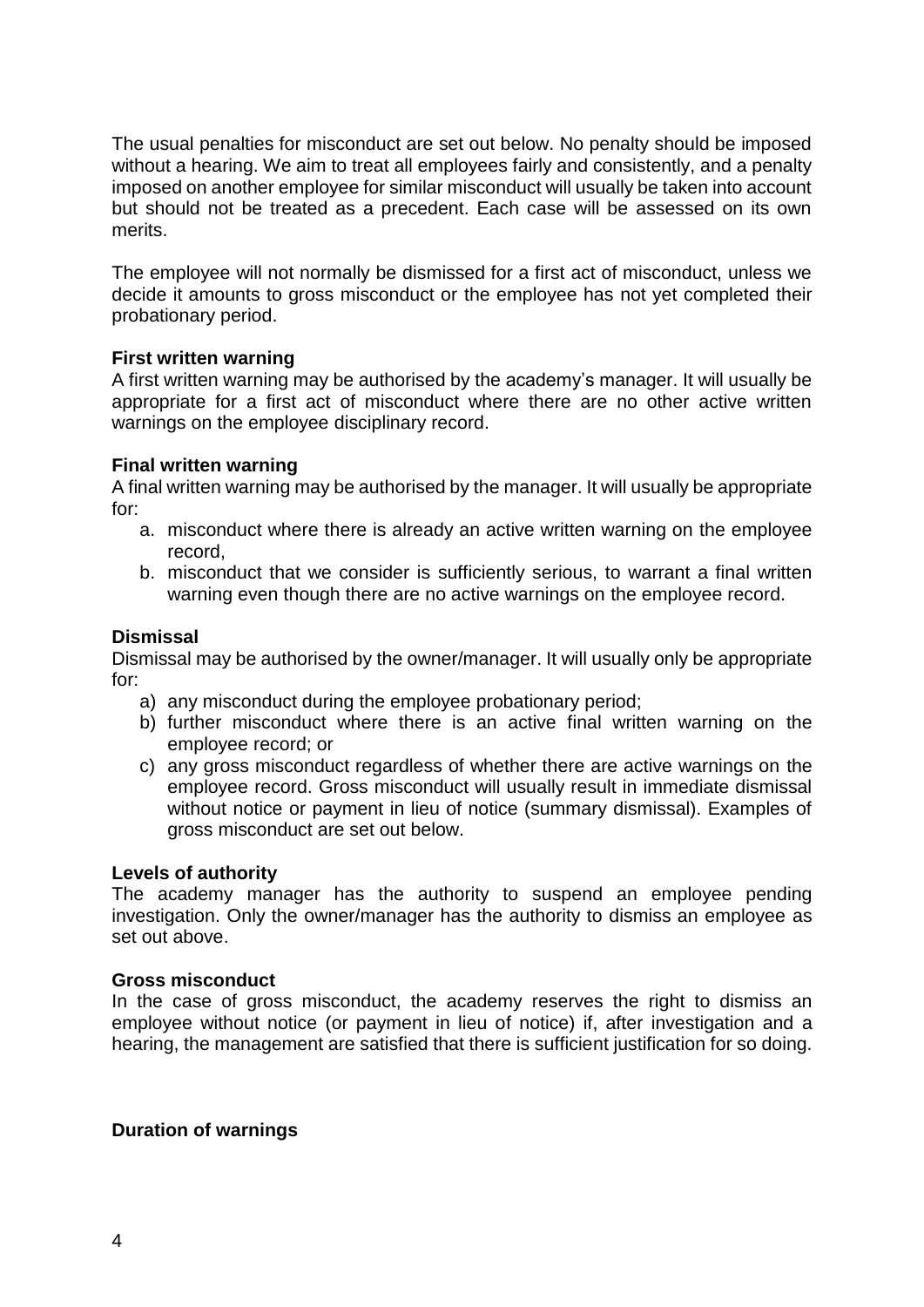Under normal circumstances warnings will be valid for the following time periods, although these may vary according to the nature of the occurrence and may therefore be determined by mutual agreement at the time of issue:

- Verbal warning six months
- First written warning six months
- Final written warning 12 months.

On expiry, warnings will be disregarded for future disciplinary purposes.

## **Alternatives to dismissal**

In some cases we may, at our discretion, consider alternatives to dismissal. These may be authorised by the owner/manager and will usually be accompanied by a final written warning. Examples include:

• A period of suspension without pay

## **Examples of gross misconduct**

Examples of what would constitute a gross misconduct offence include:

- Failure to inform the employer of a disqualification, either personally or a person living in the same household as the registered provider, or a person employed in that household
- Theft or the unauthorised possession of property belonging to the academy, its employees or customers
- Assault on any employee or persons associated with the academy
- Breach of confidence i.e. the divulging of confidential information relating to the academy, its employees or clients
- Dishonesty, including the use of any funds, expenses or allowances for any other purpose than that for which they have been delegated by the academy
- Being under the influence of drugs or alcohol whilst on duty
- Serious or persistent breaches of safety rules
- Fraud including falsification of work records and expense claims
- Physical assault or abuse towards a child e.g. hitting a child in chastisement or harsh disciplinary actions
- Discrimination/harassment in any way against a person
- Persistent failure to follow academy documentary systems and procedures
- Unauthorised absence from work/unacceptable attendance levels
- Obscene language or other offensive behaviour
- Negligence in the performance of the employee duties.

Further behaviour that could constitute gross misconduct is not limited by the above list.

# **Examples of misconduct**

Examples of what would constitute a misconduct offence include:

- Minor breaches of our policies including the Sickness Absence Policy, Mobile Phone, Smartwatches and Social Networking Policy, and Health and Safety Policy
- Minor breaches of the employee contract
- Damage to, or unauthorised use of, our property
- Poor timekeeping